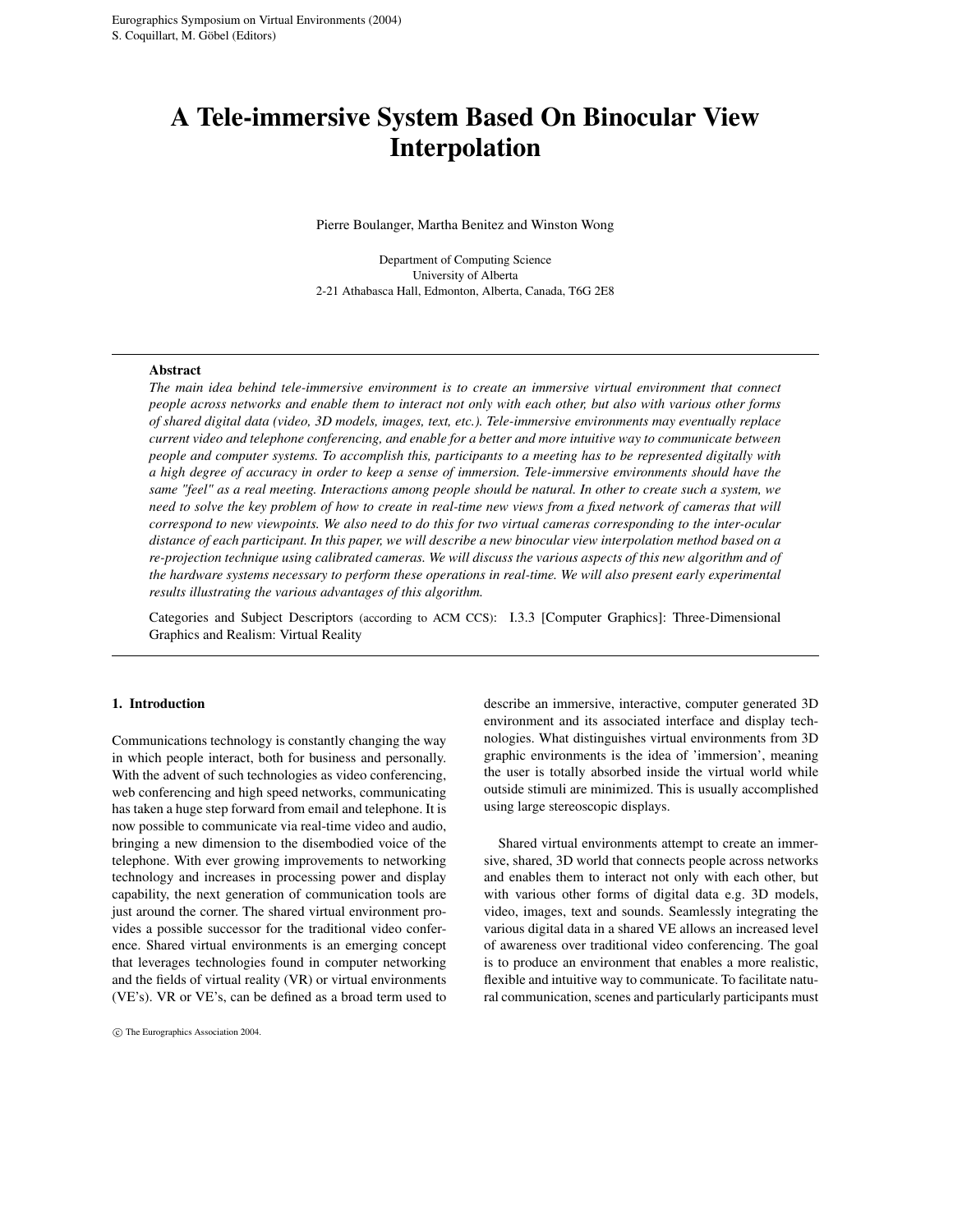be represented as realistically as possible. The term 'avatar' is generally given to a representation of a user inside a virtual environment. Interactions among participants take place through their avatars, so having realistic avatars able to represent the full range of human expressions in real-time is very important. To create a faithful 3D digital reproduction of real world scenes and people, shared VE's must capture real world environments and events and place them into the shared virtual world. This differs from traditional VR which has concerned itself with creating synthetic digital environments that mimic the real world. The capturing process takes place through real-time sensors, the most common of which are cameras used to capture video. Cameras provide the opportunity to view the real world in a photo-realistic real-time manner, making it an ideal choice for representing scenes and avatars in a shared VE.

# **1.1. Proposed Tele-Immersive System**

The proposed system described in this paper use data from a position tracking sub-system to locate the participants (102a, 102b), and then determines which two cameras (208a and 210a in Figure 1a) that most closely approximate a view of participant (102a) from the perspective of participant (102b).

Using the tracking sub-system, the system then selects those two cameras to supply video images of participant (102a) to participant (102b). The system similarly selects cameras 208b and 210b to supply video images of participant 102b to participant 102a. The system then separates the image of each participant 102a, 102b from the background that appears in the respective video images. This is done using an improved version of the PFINDER algorithm [27] that perform foreground /background segmentation using a background mask and some stereo information supplied by the two closest video cameras.

The system then transforms these respective video image pairs to create a stereo pair of video images separated by a nominal inter-ocular spacing of participant 102b. A view interpolation algorithm similar to the one described in [3] [24] is used and improved for this context. Each transformed video pair is then transmitted to the participants (102a), (102b) and incorporated into the respective participant's view of the virtual meeting on a polygon located in the virtual world and display using a stereo texture technique.

As participants move around at their respective locations, the system tracks their position and select appropriate camera pairs. In the example, shown in Figure 1b, when participant 102b moves forward and to the right of the position showed in Figure 1a, the system select cameras 210b and 212b to capture views of participant 102b. The system likewise select cameras 208a and 206a for providing the most appropriate perspective for capturing views of participant 102a to be supplied to participant 102b. The position information related to each participant is also used to process the captured audio of each participant's voice, in order to reproduce the sound of each participant's voice in the 3D space of the virtual meeting room and to locate the rendered polygon representing the participant.





 $(a)$ Binocular view selection and interpolation for a front view

 $(b)$ Binocular view selection and interpolation for a side view selection



 $(c)$ Inserted stereo video texture in the virtual world

**Figure 1:** *Proposed tele-immersive system*

Depending on the positions of participants in a shared VE, they will see different views of the environment and its participants. If a participant were to change position or orientation their view of the scene would also change, thus requiring a new view to be rendered. Creating or synthesizing these new views of a scene is the problem of view synthesis and is the main topic of this paper. The goal is to create novel views that allow for smooth transition between of viewpoint. View synthesis raises an important issue with the use of cameras for shared VE's. Increasing the number of cameras would allow switching of cameras to represent changing views, but this can quickly become impractical with large numbers of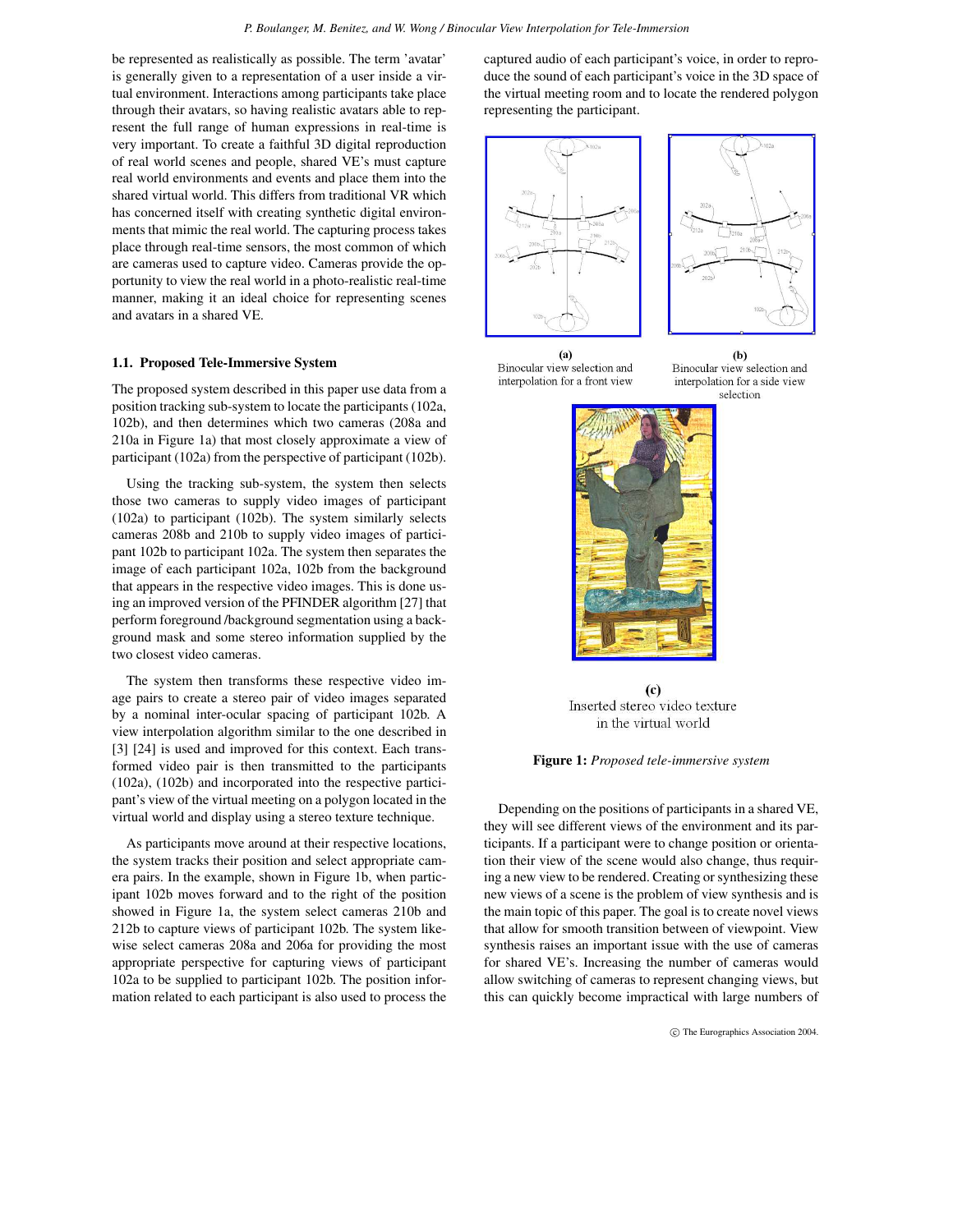cameras required for smooth view transition. Another solution is to create the new views using the information provided by the existing set of camera images, this type of solution falls into the category known as image-based rendering. The view synthesis problem is closely related to the way in which scenes are represented; how new views are generated depend on the underlying scene representation. Scene representation generally falls into one of two classes: 3D modelbased or image-based representations. 3D model-based approaches, where the scene and/or avatars are 3D models, make the view synthesis question simple. Since the 3D geometry is known, new views can be created by simply rendering the scene from the different viewpoints. Image-based approaches, where cameras are used to collect information on the scene or avatar, have a more difficult time with view synthesis as new views must be generated from an existing, discrete, set of images. In this paper, we assume the use of cameras to serve video to participants of a shared VE. This implies an image-based approach making the view synthesis problem nontrivial.

One of the basic issue that need to be solved for this system is the problem of real-time view interpolation that create a perfectly adapted stereo pair for each participant from the two selected cameras. Because of limited space, this paper will focus mainly on this problem. Although as important as view interpolation, the problem of background segmentation and tracking will not be described in details. In Section 1, we will review various view synthesis methods. In Section 2, we will describe the problem of view morphing in the context of creating a new stereo pair from two cameras. In Section 3, we will describe the algorithm implemented and in Section 4, some experimental results obtained so far. We will then conclude and describe future work.

## **2. Review of View Synthesis Methods**

In this section, we review some of the work that one can find in the literature to solve the problem of creating new views from a sparse network of video cameras.

# **2.1. View Synthesis from 3D Reconstruction**

3D reconstruction involves taking sensor, usually camera, inputs of a scene and reconstructing a 3D model. 3D reconstruction techniques have been studied extensively in computer vision. While there are promising results, reconstruction is a complex and difficult problem. Extracting 3D scene structure from images can be a very unstable process. It also suffers from being computationally expensive and sensitive to errors. Methods for 3D reconstruction generally fall into one of several categories: structure from stereo, structure from motion, active scanning, structured lighting and shape from shading. This also covers the major techniques for reconstruction, though combination are also possible e.g structure from a stereo image sequence.

°c The Eurographics Association 2004.

The seven camera system of the National Tele-Immersion Initiative (NTII) project [15] was used in 3D reconstruction of an avatar. To aid in the capture and processing of the image data, 'imperceptible structured lighting' was used to overlay patterns on the scene which could only be seen by the synchronized cameras. Areas lacking in features would be filled in by the structured light, giving information to the reconstruction algorithms in otherwise blank areas. Updates of the avatar occurred at 2-3 times per second, using consumer level hardware. While not currently real-time, increases in computational power and improved algorithms could eventually achieve real-time performance in the coming years [15]. Although this system would only capture a single person sitting at a desk, addition of cameras would increase the allowable range of movements of a user. The '3D Room' at Carnegie Mellon University consists of 49 calibrated and synchronized cameras [12], an offshoot from the 'sea-of-cameras' approach by Fuchs et al. [7]. This configuration is able to capture any event occurring inside the room and reconstruct a 3D model. The video is processed of-line and can then be flown through interactively at a later time, a 3D digital video. A system from Zaxel Systems Inc has been created that effectively performs reconstruction in real-time. Derived from the work done in the 3D Room, a system of cameras is used to capture shape and texture and then allow real-time virtual viewpoint generation. The system uses powerful PC level hardware with a proprietary software and camera system and is designed to be set up in a booth or room type setting. The background of the room is removed automatically by the system aiding in the production of avatars. As a model-based technique, it is still dependant on scene complexity and would not generalize well to complex environments (e.g. outdoor scenes). This system has been used by [20] in an augmented reality setting to produce avatars that can be viewed from virtual viewpoints.

# **2.2. View Synthesis from Imaged Based Method**

The image based approach to scene representation completely avoids having to create an explicit 3D model. Dubbed image-based rendering (IBR), a scene is represented by a base set of camera images. Scenes and avatars are rendered photo-realistically up to image resolution of the cameras, providing for more realism than even a high resolution 3D model. There is no reliance on scene complexity, as any 3D modelling is completely avoided, and since there is no reconstruction, no 3D information needs to be extracted from the images. Pure image-based rendering requires no knowledge of scene geometry. View synthesis is not as trivial as in the model-based approach, because of a lack of explicit 3D scene geometry, new scenes need to be synthesized from existing base image sets. The techniques used to accomplish pure image-based view synthesis rely on the plenoptic function to characterize a scene. The plenoptic function [1], is a 7D function, P, that describes intensity of light rays at every location ( $V_x$ ,  $V_y$ ,  $V_z$ ), at every angle (θ, φ), for every wave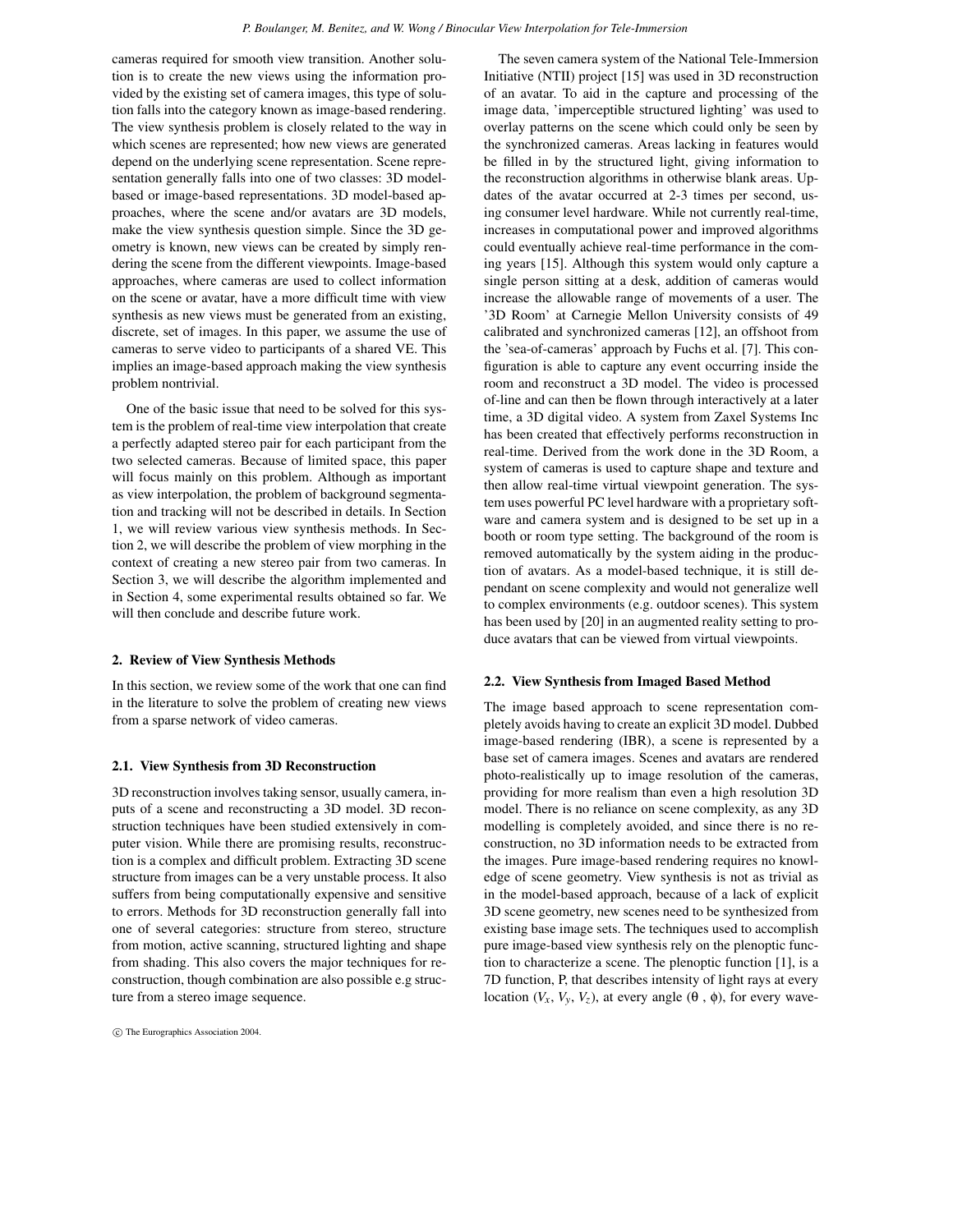length λ, at time *t*.

$$
p = P(\theta, \phi, \lambda, V_x, V_y, V_z, t) \tag{1}
$$

To generate a new view, a position  $(V_x, V_y, V_z)$ , orientation (θ, φ) and time *t* are supplied to the plenoptic function. The plenoptic function can be thought of as providing all possible views of a scene. This implies having to capture an unrealistic amount of images to fully characterize a scene, in practice there are much fewer images available. Due to this restriction, image-based rendering can be described as attempting to generate a continuous plenoptic function given a discrete set of samples [17].

Current methods are unable to deal with a complete 7D plenoptic function. Instead, the plenoptic function is simplified based on elimination of some of the variables. Plenoptic modelling by McMillan and Bishop [17] keep the environment and lighting conditions static, thus *t* and  $λ$  may be dropped resulting in a 5D plenoptic function. Limiting the available viewpoints to a bounding box around an object, as done in the lumigraph [8] and lightfield [14] techniques, can further reduce the 5D plenoptic function to 4D. Perhaps the most widely known method of IBR is Apple's QuickTime VR [5], based on the simplest 2D plenoptic function,  $P(\theta, \phi)$ , where the camera position is fixed  $(V_x, V_y, V_z)$  are unchanged and images are taken in a cylindrical panorama. It should be noted that these methods are based on the assumption of a static environment, that is, *t* is constant.

# **2.3. View Synthesis Using Hybrid Methods**

Hybrid methods are those methods which draw from modelbased and image-based representations. These are methods that do not rely solely on scene geometry or base image sets, but a combination of geometry and image information. These techniques can be considered as rendering with implicit scene geometry [28].

Using a small number of images on which geometric constraints are applied, image pixels can be reprojected to form a new image from a novel viewpoint. These types of techniques are referred to as transfer methods by the photogrammetric community [28].

There are many view synthesis methods that belong to this category and take advantage of geometric constraints obtained through computer vision techniques. One such category, called view interpolation (also called correspondence techniques), make use of image correspondence's to perform image warping and produce new views based on a small set of base views, generally a stereo image pair. Examples of view interpolation methods can be found in [2] [21] [11]. One particular variation of interest for shared VE's is view morphing that was implemented for this system.

Among the first view synthesis techniques that could be applied to real world scenes was the work of Laveau and Faugeras [13]. Working with uncalibrated images, an imagewarping technique that produced perspective correct views was used in conjunction with the fundamental matrix. Five user specified corresponding point pairs were used to determine the re-projection of image points onto a virtual view. These points indirectly specified the center of projection and orientation of the image plane for the virtual camera view. This work demonstrated view synthesis was possible from weakly calibrated cameras and dense correspondence maps.

The view morphing work of Seitz and Dyer [23] use the ordering constraint along epipolar lines to avoid needing complete correspondence. Image morphing and interpolation is used to produce physically valid views along the line joining camera centers.

View morphing algorithms can be represented in a modular way, making implementation flexible and allowing for real-time considerations. For our application, we only have to view morph a stereo image pair, the following three steps are necessary:

- Image rectification is performed on the images using warping matrices computed from the calibration process;
- Source image is linearly morphed towards the target image to acquire a rectified in-between image;
- A postwarp (de-rectification) is applied to the morphed image to obtain the final virtual view;

Lei and Hendriks [16] use an interpolation technique for view synthesis that is designed for real-time use in the VIRTUE 3D teleconferencing system. It is designed in a modular way to facilitate implementation in real-time. The technique, similar to view morphing, uses two calibrated cameras and dense correspondence. Applied specifically to the use of avatars, the background is first segmented away. The following steps are followed to generate the virtual view: 1. Rectification 2. Successive interpolation in the x, y, z coordinates to bring view to the desired virtual camera position.

More recently, HP Research has developed Coliseum [4] a multiuser immersive remote teleconferencing system. In this system, five cameras are attached to each PC monitor and directed at the participant. The Coliseum system is based on the Image- Based Visual Hulls (IBVH) image-based rendering scene reconstruction technology of MIT [18]. HP researchers have shown that the IBVH method can operate at video rates from multiple camera streams hosted by a single personal computer. Coliseum enables users to share a virtual world, with acquired-image renderings of their appearance replacing the synthetic representations provided by more conventional avatar-populated virtual worlds.

The view morphing approach has the advantages of a pure IBR approach, in that modelling or extraction of explicit 3D information is avoided. At the same time, unlike a pure IBR method, it is possible to perform this in real-time on dynamic scenes and since view morphing operates on a two image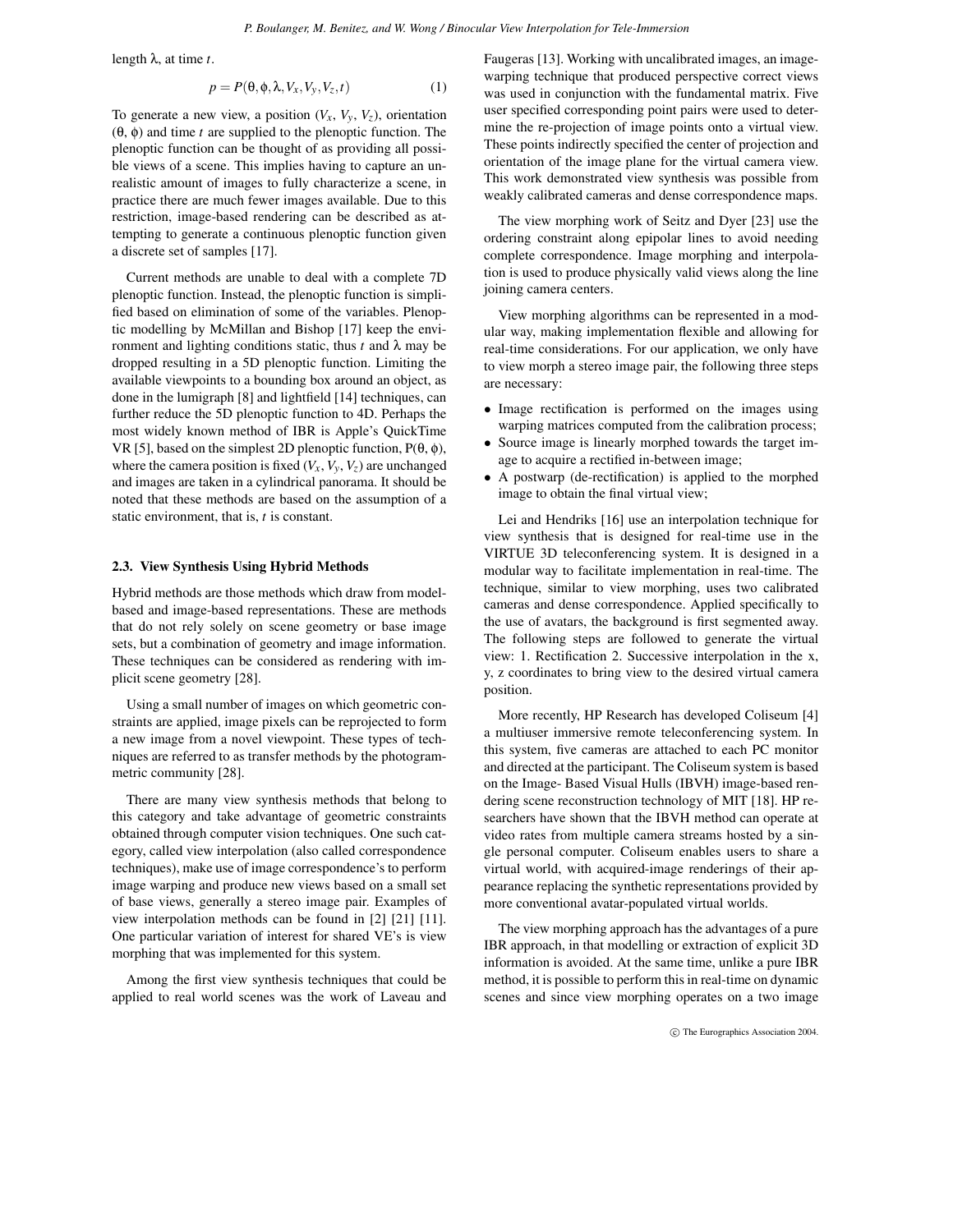set, there are none of the associated storage costs. This is an ideal solution for use in a shared virtual environment, as it should provide realistic scenes at an acceptable level of performance. In the following sections, we will discusses and outline our real-time view morphing algorithm.

# **3. Real-time View Morphing for Shared Virtual Environment**

One limitation to existing transfer methods for view synthesis, view morphing included, is that the range of virtual views that can be generated are somewhat more limited in range than those generated by a model-based method. In the case of view morphing this is restricted to intermediate views between the two camera images. Although the two camera case is considered here, the algorithms and techniques will readily extend to multi-camera configurations allowing for an increased range of views that can be synthesized as described in the introduction. Multiple camera systems can simply be treated as a series of two-camera systems, where an appropriate pair of cameras is chosen based on the viewpoint that is to be rendered as described in the introduction.

Introduced by Seitz and Dyer [22] [23], view morphing is a view interpolation technique that allows the synthesis of transitional views from one image to another. This solves the view synthesis problem for in-between or interpolated virtual views lying along the line joining the camera centers of the original images (basis images), it is not a technique for generating arbitrary novel virtual viewpoints. This section details the view morphing algorithm that was implemented in our system.

# **3.1. View Morphing Algorithm**

For use in shared virtual environments, we require a completely automatic method for generating virtual views. The main problem with adapting view morphing is in eliminating the need for any user input. In particular, the feature specification and correspondence aspect must be automated. This is an important step, as these features are used in the image morph and any incorrectly matched features will cause image distortions in the final view. The following algorithm works to automate the feature specification and correspondence stages from the standard view morphing algorithm.

In the following algorithm, we propose to use a minimal set of object features in the images. We will demonstrate that by detecting the contour of the participant relative to its background and some other features such as the location of the eyes and/or the nose, we can perform view interpolation accurately and efficiently. From these feature points, we then apply a feature-based stereo matching algorithm to find edge correspondences. Finally, we perform a linear morph using the feature correspondences to obtain the interpolated, in-between view.

°c The Eurographics Association 2004.

In the proposed system, the following two processes are running in parallel:

#### **Transmission Process:**

- Initialize H323 transmission with other participants;
- Initialize the system by calibrating the cameras;
- Compute the warping matrix for each cameras using the calibration parameters including lens distortions;
- Transmit warping matrices to each participants;
- Accumulate ten frames of the background image without the participant to create two segmentation templates, one for the left camera and one for the right camera;
- Create two rectified image templates using statistics extracted from the ten background images and the warping matrices;
- Compute a dense disparity map template from the two rectified background templates using a simple correlation method along epipolar lines;
- **For each frame**
	- Digitize the left and right images;
	- Pre-warp both images using their respective image warping matrices;
	- Segment foregound/background using a technique similar to the PFINDER, i.e. Baysian classification of the pixel using their color. The background pixels are set to black;
	- Detect the largest connected component and extract its contour;
	- Match feature points along the contour as well as for the points inside the largest connected component that are classified as background.
	- Compute disparity for each of these points using a simple correlation technique along epipolar lines;
	- If the disparity of these points is significantly larger (10%) then the background disparity template change their classification to foreground;
	- Detect eyes and nose positions in the connected region using a simple template matching algorithm described in [9].
	- Create a label map that classifies pixels as foreground, background and legal feature points;
	- Compute the location of the participant relative to the common VR world using the disparity along the contour;
	- Broadcast position to other participants;
	- Encode and broadcast warped images and label map to participants using H323;
- Loop until the end of transmission;

# **Reception Process:**

- Initialize H323 connection with remote participants;
- Read common virtual meeting room 3D model;
- For each participants read initial positions in the virtual world and their corresponding warping matrices;
- **Main rendering loop**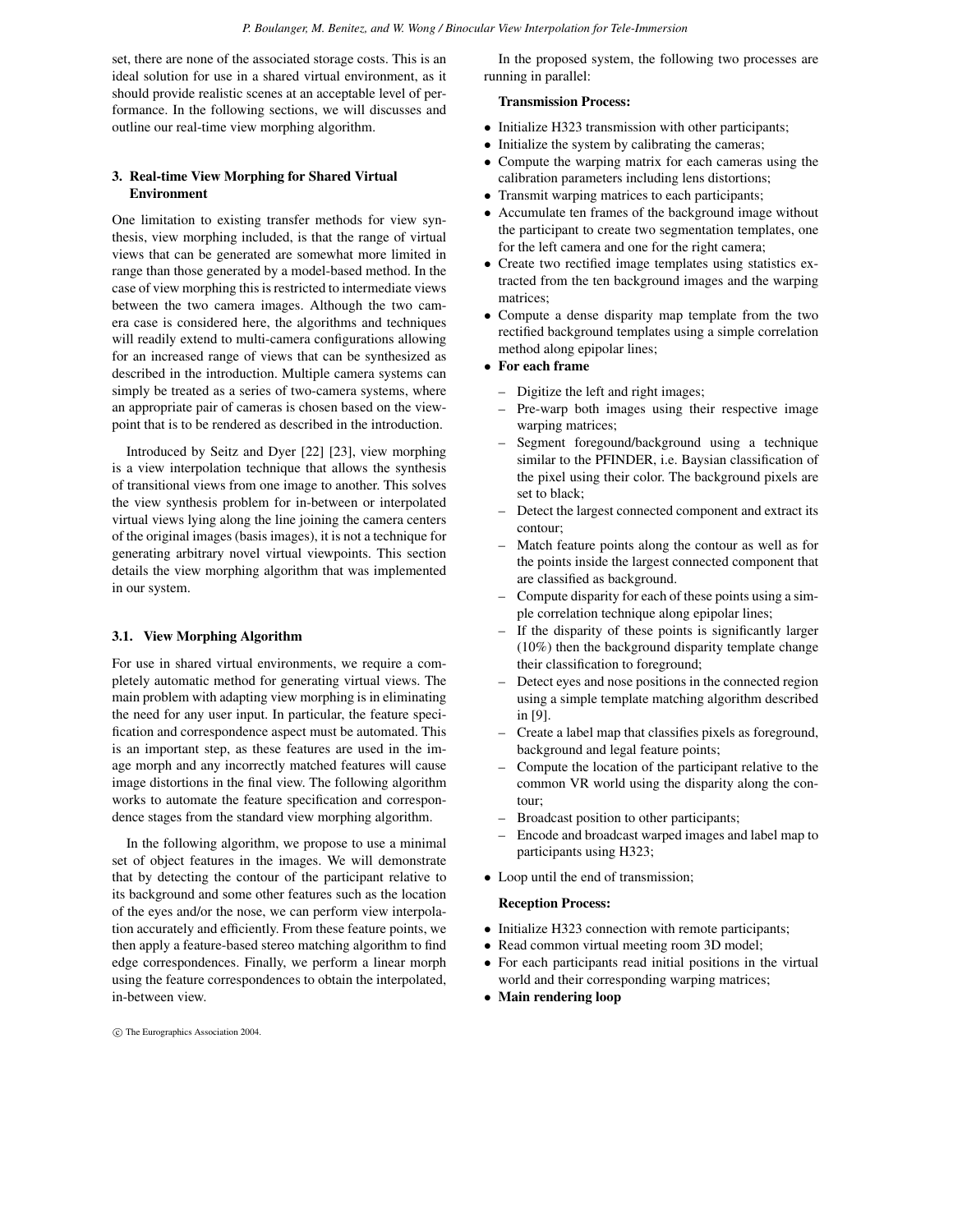# • **For each participant**

- Read and decode the rectified stereo pairs and the label map;
- Read participant location;
- Update participant polygons to new value;
- Establish correspondences between the features of stereo pairs using the label map;
- Linearly interpolate corresponding edges per scanline to obtain warped source and target images, which are then cross-dissolved to obtain the new rectified interpolated stereo pairs for the receiver intraocular distance.
- Postwarp the two new stereo pairs using the warping matrices associated to this participant.
- Download the rectified stereo pair to the texture memory associated to the participant polygons;
- Perform scene rendering;
- Loop until the end of transmission.

At the core of view morphing is the calculation of the boundary flow [24]. Due to the aperture problem calculation of dense disparity maps can be ambiguous. However, image discontinuities corresponding to scene object boundaries can be more reliably computed. Seitz argues that this is sufficient for predicting the appearance of the object in a new view. Uniform regions will remain uniform regions in a new view, the only change will be in it's shape which is defined by it's boundaries. To ensure that uniform regions are indeed maintained through different viewpoints the ordering constraint must be satisfied and extended to all views that can be synthesized. Recall that the ordering constraint implies uniqueness, and so no occlusions should occur in the range of new views. Monotonicity limits the types of scenes that can be considered for view morphing, but the practical application of the algorithm discussed below provides fairly sensible output to violations, causing only localized distortions in new views [22].



**Figure 2:** *Non-parallel views: Input images are rectified and an two intermediate images is generated corresponding to inter ocular distance of the participant, then these images are transformed back to the original viewpoint.*

Figure 4, describes the projection of region boundaries on two base images  $I_l$  and  $I_r$  and interpolated view  $I_{ls}$  for the left image and  $I_{rs}$  for the right image, where  $s \in [0,1]$  specifying the linear transition from image  $I_l$  ( $s = 0$ ) to  $I_r$  ( $s = 1$ ). For the case of parallel views taken with parallel cameras of differing focal length (the simple stereo geometry), we can show an interpolated new view is a view with a projection matrix, **M***s*, linearly interpolated from the projection matrices of the base images, **M***<sup>l</sup>* and **M***r*. Following directly from [23], we have the following:

For simplicity camera, the left camera center *C<sup>l</sup>* , is placed at the origin of the Euclidean world coordinates and right camera center  $C_r$ , is placed at  $(C_x, C_y, 0)$ . A point **P** is a scene with homogenous coordinates,  $\mathbf{P} = [x, y, z, 1]^T$ . Let  $\mathbf{p}_l$  and  $\mathbf{p}_r$ be the projections of **P** onto image  $I_l$  and  $I_r$  respectively. Assuming a simple pin-hole camera model, we can write the projection matrices for  $M_l$  and  $M_r$  as follows:

$$
\mathbf{M}_{l} = \left[ \begin{array}{cccc} f_{l} & 0 & 0 & 0 \\ 0 & f_{l} & 0 & 0 \\ 0 & 0 & 1 & 0 \end{array} \right] \quad \mathbf{M}_{r} = \left[ \begin{array}{cccc} f_{r} & 0 & 0 & -f_{r}C_{x} \\ 0 & f_{r} & 0 & -f_{r}C_{y} \\ 0 & 0 & 1 & 0 \end{array} \right] \tag{2}
$$

Linearly interpolating  $\mathbf{p}_l$  and  $\mathbf{p}_r$  gives,

$$
(1-s)\mathbf{p}_l + s\mathbf{p}_r = \frac{(1-s)}{Z}\mathbf{M}_l\mathbf{P} + \frac{s}{Z}\mathbf{M}_r\mathbf{P} = \frac{1}{Z}\mathbf{M}_s\mathbf{P} \tag{3}
$$

where the projection matrix **M***s* is define by:

$$
\mathbf{M}_s = (1 - s)\mathbf{M}_l + s\mathbf{M}_r \tag{4}
$$

Thus for a new view stereo pair centered at **C***s*, lying on the line  $\overline{C_lC_r}$ , the projection matrix for the image pair is **M***ls* and **M***rs*, which represents two linear interpolations of the camera centers at position  $C_{ls} = (s_l C_x, C_y, 0)$  and  $\mathbf{C}_{rs} = (s_r C_x, C_y, 0)$  and two focal lengths equal to  $f_{sl} =$  $(1 - s_l)f_l + s_l$  *fr* and  $f_{rl} = (1 - s_r)f_l + s_r$  *fr.* For obvious reasons, we make sure that the focal length of each camera is the same and equal to *fo*. The interpolation parameters  $s_l$  and  $s_r$  are equal respectively to  $s_l = s - IOC/2C_x$  and  $s_r = s + IOC/2C_x$  where *IOC* is the intraocular distance of a participant.

Note that the points which are interpolated correspond to region boundaries. In this way, we can obtain the shape of objects in the interpolated view. The color information between boundaries is filled in through another interpolation, which is part of a linear morph from source image  $I_l$  to  $I_l$ . For the more general case of non-parallel views, a prewarping step is performed, which rectifies the images to the parallel view case.

## **3.2. Image Rectification**

Image rectification simplifies the epipolar geometry in such a way as to make all epipolar lines parallel in the horizontal direction, while aligning corresponding points in the vertical direction (See Figure 3). By aligning epipolar lines horizontally, they coincide with image scanlines, thus allowing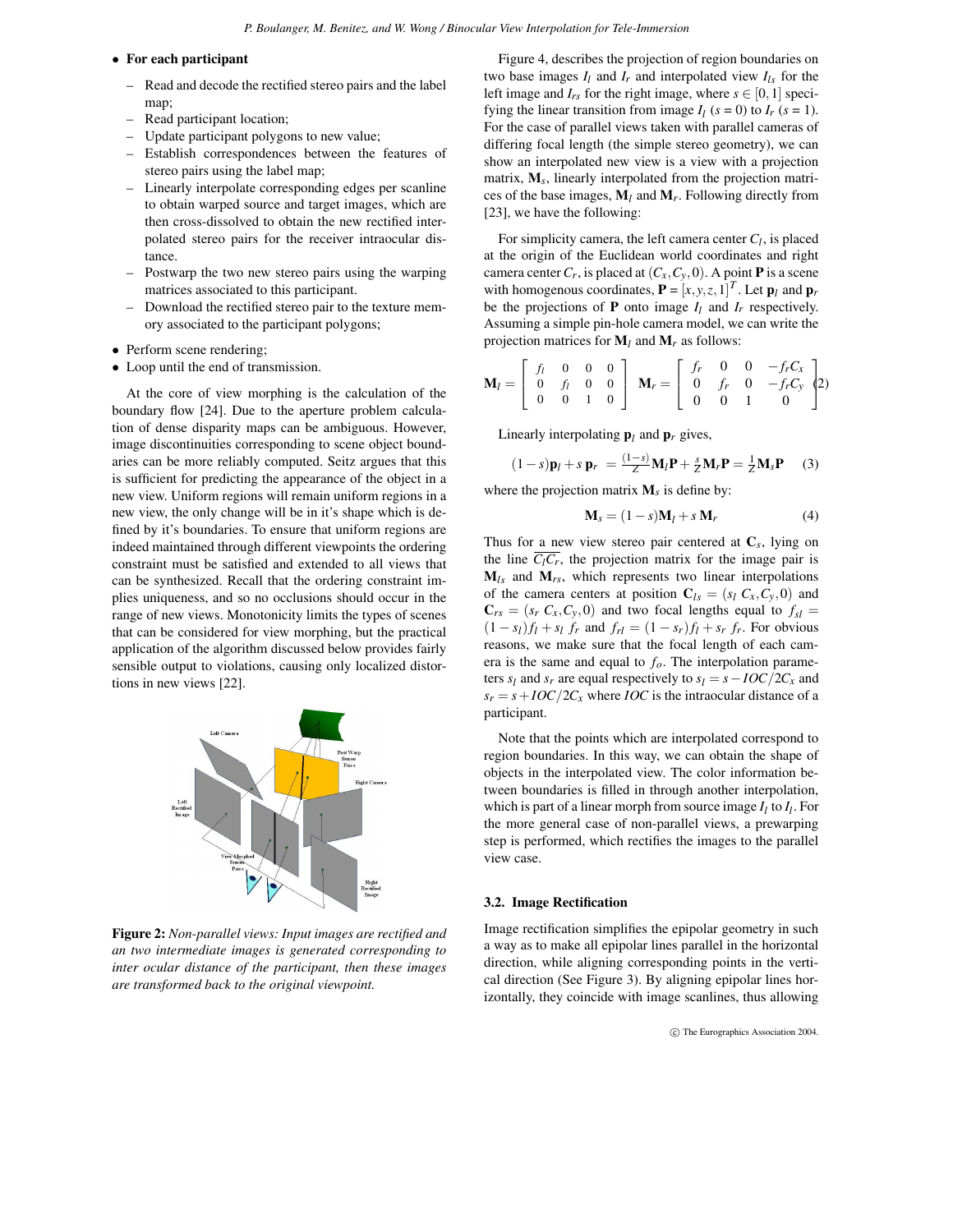

**Figure 3:** *Image rectification process.*

algorithms to take advantage of optimal scanline techniques. This allows image warping and stereo matching algorithms to execute more efficiently. The first step in image rectifications is to correct for the effect of radial and off axis distortions created by lens abberations and alignments with the CDD sensor. These corrections are particulary important if one want to use low cost cameras such as webcam where the quality optical of the cameras construction is very poor. The following equations shows how to obtain undistorted coordinates  $\mathbf{p} = (x, y)$  from the observed image coordinates  $\mathbf{p}_o = (x_o, y_o)$ :

$$
x = x_o + (x_o - c_x)(a_2r^2 + a_3r^4) + \tag{5}
$$

$$
a_4(r^2 + 2(x_0 - c_x)^2) + 2a_5(x_0 - c_x)(y_0 - c_y)
$$
  
\n
$$
y = y_0 + (y_0 - c_y)(a_2r^2 + a_3r^4) +
$$
  
\n
$$
a_5(r^2 + 2(y_0 - c_y)^2) + 2a_4(x_0 - c_x)(y_0 - c_y)
$$
\n(6)

where  $(a_2, a_3)$  compensate for radial distortions created by the lens and  $(a_5, a_4)$  compensate for the fact that the optical axis of the lens and image plane are not necessarily perpendicular.

In addition for this lens distortion compensation, We need to rectify the images in such a way that correspondences are aligned vertically and that epipoles are mapped to a point at infinity (See Figure 3). The transformation from a point  $\mathbf{p} = (x, y, 1)$  on the parallel plane to a point  $\mathbf{p} = (x, y, 1)$  in the image plane is defined by:

 $\overline{1}$ 

$$
\mathbf{p} = \mathbf{K}\mathbf{p} \tag{7}
$$

The parameter of the so called calibration matrix **K** are intrinsic parameters of the camera and are evaluated during calibration. This second rectifications process is performed by computing for the left and right images the following transportation  $\mathbf{p}'_l = \mathbf{K}_l^{-1} \mathbf{p}_l$  and  $\mathbf{p}'_r = \mathbf{K}_r^{-1} \mathbf{p}_r$ 

## **3.3. Calibration Procedure**

In order to represent a real world camera, there is a set of parameters to be evaluated and defined. They are grouped into two categories:

- Intrinsic parameters
- Extrinsic parameters

°c The Eurographics Association 2004.



**Figure 4:** *Definition of the camera calibration parameters.*

## **3.3.1. Intrinsic Calibration**

Intrinsic parameters are used to represent the internal characteristics of the cameras: the optics and hardware elements that specify the corresponding projection that generates the images. These parameters are respectively  $c_x$  and  $c_y$ , the projective center of the camera,  $f_x$  and  $f_y$  the ratio of the focal length of the camera  $f$  expressed in pixels over  $p_x$  and  $p_y$  the width and hight of the pixels, and finally *w* the skew factor due to non-rectangular pixels. They can be grouped in a so called calibration matrix **K** defined by:

$$
\mathbf{K} = \begin{bmatrix} f/p_x & w & c_x \\ 0 & f/p_y & c_y \\ 0 & 0 & 1 \end{bmatrix}
$$
 (8)

In addition to the projective transformations there is also the distortion parameters that need to be computed. We refer the reader to [6] for more details.

# **3.4. Extrinsic Calibration**

These parameters correspond to the position and orientation of the camera into the world coordinate system. These are essential parameters if one want to track user in the environment. The cameras motion can be represented in matrix from as follows:

$$
\mathbf{M}^{'} = \left[ \begin{array}{cc} \mathbf{R}^T & -\mathbf{R}^T \mathbf{t} \\ \mathbf{0}_3^T & 1 \end{array} \right] \tag{9}
$$

where **R** represent a rotation matrix and  $\mathbf{t} = [t_x, t_y, t_z]^T$ , translation vector.

#### **3.4.1. Calibration Procedure**

To perform calibration a network of target was shown to the cameras. Efforts was made to ensure that all the cameras see at the same time the target assembly. For this system, we used a full photogrammetric calibration program capable of computing all the intrinsic and extrinsic parameters in parallel using a bundle adjustment algorithm. Using this program,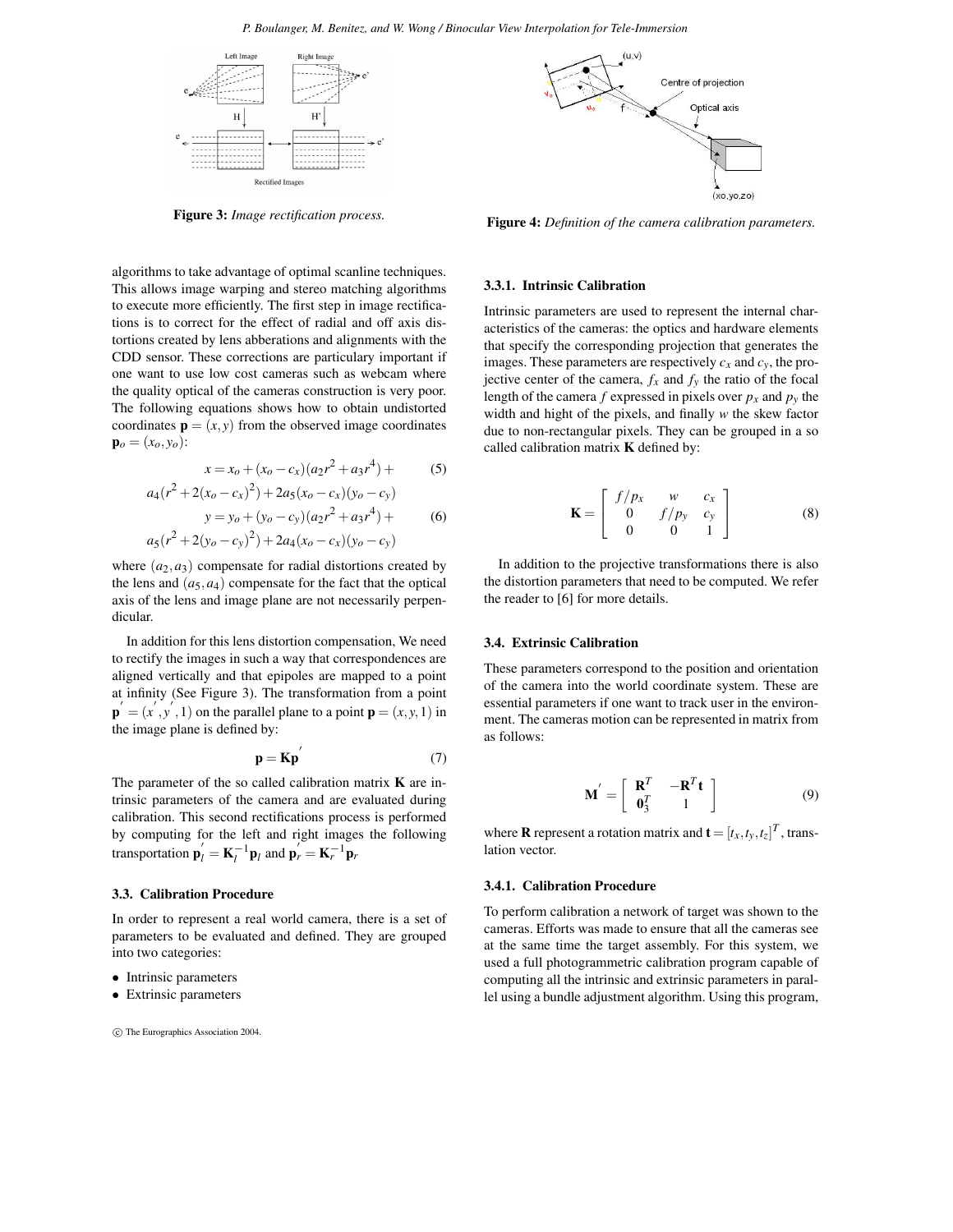its is possible to estimate all the cameras parameters at the same time making sure that the calibration parameters are consistent from one cameras to the other. Using ShapeCapture 4.0 [25] the procedure is very fast, automatic and without any problems. It takes typically, five minutes to calibrate. This process is far superior to autocalibration process described in [19] that are slow and tend to be unstable because on non-unique solutions.

# **3.5. View Interpolation Algorithm**

On of the fist set of view interpolations is to establish correspondence between the two images. In our implementation, we use the contour extracted from the foregound/background segmentation process and other points representing key features on the face such as the eyes or the nose.

Once we have edge correspondences, we may perform the image morph consisting of a linear interpolation and crossdissolve. We perform the interpolation on a per scanline basis. The algorithm is the following:

- For each corresponding edge pixel pair  $(e_l, e_r)$ , on a scanline, where  $e_l$  is an edge in  $I_l$  and  $e_r$  the corresponding edge in *Ir*.
- Linearly interpolate the edges to their new position in the interpolated view:  $e_w = (1 - s)e_l + s e_r$
- Map the regions between edges in  $I_l$  and  $I_r$  to the regions between the newly interpolated edges. Generating the left warped images *Iwl* and the right warped images *Iwr* one scanline at a time.
- Cross-dissolve the warped images to obtain the final morph *I<sub>s</sub>*. This is performed by interpolating intensity, on a per pixel basis.

$$
Intensity(I_s) = (1 - s) Intensity(I_{wl}) + sIntensity(I_{wr})
$$

The mapping step of the algorithm is implemented as a 1D forward resampling function [26]. The method works by treating incoming pixels, as being able to contribute completely or partially to an output pixel. Contributions are accumulated and then output as the final pixel. This works to deal with the under-sampling (aliasing) problems.

# **4. Experimental Results**

As a first approximation to the more complex system described in the introduction, we have developed a prototype versions illustrated in Figure 5. It is composed of two synchronized video camera mounted on a 18 inch DTI autostereo display screen allowing to view in stereo without glasses. As illustrated in Figure 6, the two cameras are combined into one frame using an analog side by side multiplexer. This combined frame and its associated audio signal is then coded using H323 hardware codex (Vicon Vigo) and transmitted over the network to a second site where the signal is then decompressed and view morphed to adapt to the inter-ocular distance of each participant. The resulting stereo pair is then inserted into the virtual world displayed in stereo. One of the advantages of using autostereo displays is that there is no need to wear glasses that would hide the participant eyes. Our current experimental results show that even though the motion of the head is strongly limited by its working principle, these type of display device are indeed very useful. A new generation of autostereo display was released recently which do not limit as much the position of the head.

The prototype system is based on an Athlon 1.4GHz with a 64MB Nvidia Geforce4 video card running under Window XP, OpenGL is used in rendering the images. The typical speed for the reconstruction of a 320 x 240 image is around 10Hz which is sufficient considering the fact that decoding and transmission of the image over the network is approximately the same.

At the base of a good view morphing process is the selection of the proper features necessary to establish correspondence between the two images. We experimented with various features and various combinations of them. One can see in Table 1, the sum of the difference between a reference image taken by an independent camera and the view morphed image for the case with contour only, contour and eyes, contour and nose, and finally contour, eye, and nose. For this set of images only 12 line segments were needed to approximate the person's contour and the corresponding 4 segments for the eyes and nose when needed. As one can see in Figure 7a, the result of view morphing for the contour only. One can notice that even though most of the features are properly aligned there is residual blur created by the fact hat a key feature such as the nose was not included. On can see the effect in Figure 7b the effect of adding the nose location as a feature. In this implementation we detected the nose automatically using an algorithm described in [9]. Experimental results shows that this algorithm is very robust and fast. Nose tracking is to our viewpoint an excellent feature since it is rarely occluded.

Even though these preliminary results are encouraging none of the code developed during this first phase of the project was optimized for speed. For example, in the next phase we will try to minimize the number of line by segmenting the contour using a fast split and merge algorithm. A second speed-up will be to use dual processors. The first processor will be for decoding H323 and for graphic, and the second one will be reserved only for view morphing and feature extraction.

### **5. Conclusion**

The straightforward implementation of the proposed algorithm leads to performance ratings that was implemented in a near real-time environment with fairly realistic results.

The quality of the view interpolation is heavily dependent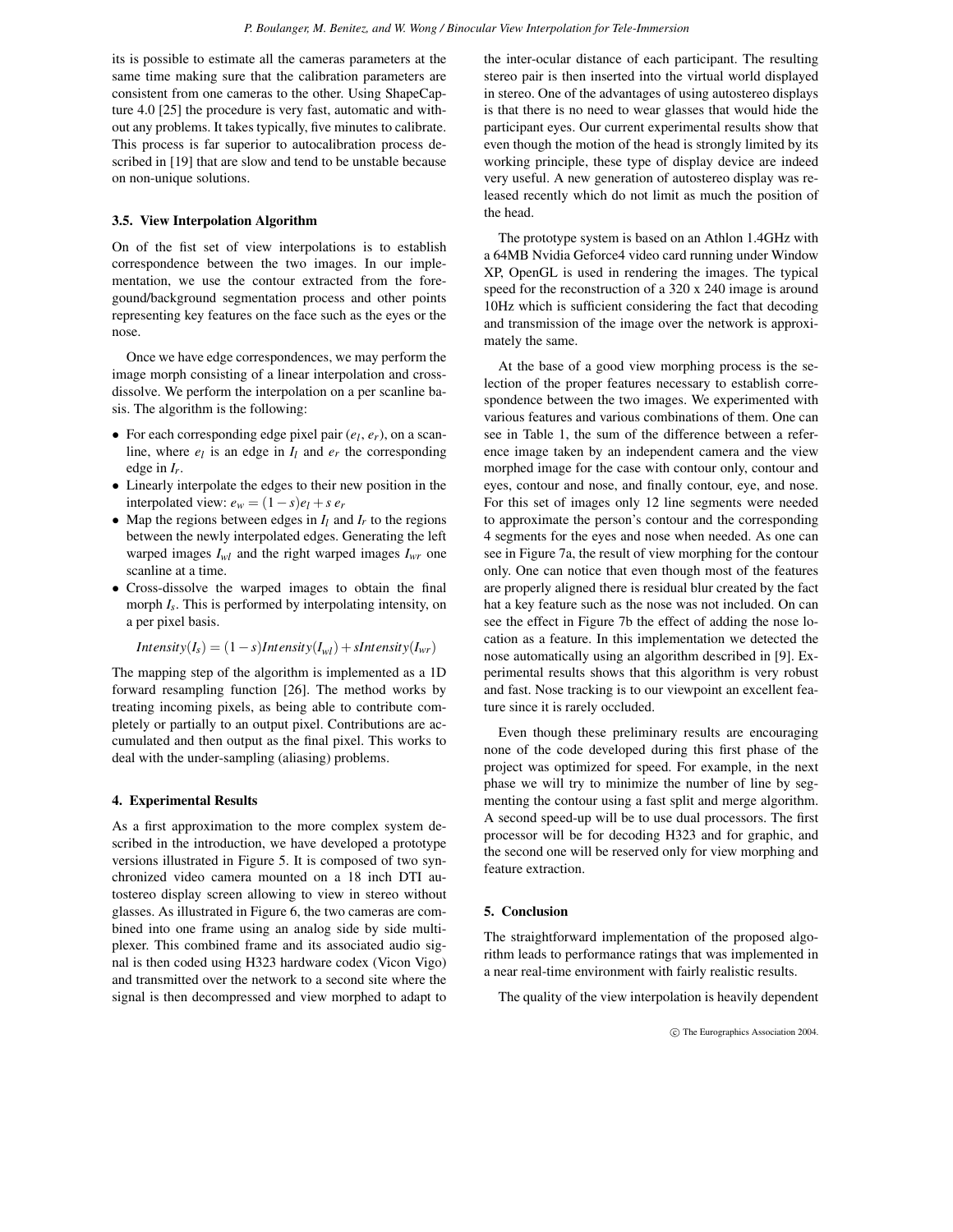

**Figure 5:** *Prototype tele-immersive system composed of two synchronized camera, a side-by-side multiplexer, a H323 hardware codex, and an autostereo display from DTI.*



**Figure 6:** *Block diagram of the prototype system for peer to peer transmission.*

on the steps prior to the morph, especially the type of feature used and correspondence stages. Errors in the features correspondence cause horizontal streaking distortions, which ruin the realism of the interpolated view. This restricts the scenes which can be realistically interpolated to those from which we can obtain reliable features.

While the algorithm takes care of the automation of feature detection and view generation, there remain some challenges before full adoption to a shared virtual environment. In the current configuration, the range of possible virtual views is limited to only those views which lays in-between two base images. This may seem restrictive at first, but can

**Table 1:** *Comparison between features for view morphing*

| Feature Used            | Difference in RGB Values |
|-------------------------|--------------------------|
| Contour                 | 9172                     |
| Contour and nose        | 3807                     |
| Contour and eyes        | 4878                     |
| Contour, nose, and eyes | 2470                     |

°c The Eurographics Association 2004.



**Figure 7:** *View interpolation results: (a)Contour only (b)Contour and nose.*

easily be extended to more complex camera configurations which lift the restriction on range of views. In configurations of more than two cameras, virtual views can be generated by taking the nearest two camera images as the base image set. In the next version of this project, we will expand the system to be able to handle eight cameras around the participant. Unfortunately, for this type of free motion configuration, it will not be possible anymore to use auto-stereo display and we will have to resort to passive stereo display. This implies that the burden of alignment in the face region must rely exclusively on the nose tracking or on some sort of targets located on the polarized glasses.

# **References**

- [1] E.H. Adelson and J. Bergen. 'The plenoptic function and the elements of early vision'. In Computational Models of Visual Processing, pages 3-20. MIT Press, Cambridge, MA. 1991.
- [2] S. Avidan and A. Shashua. 'Novel view synthesis in tensor space'. In Proc. of IEEE Conference on Computer Vision and Pattern Recognition, pages 1034- 1040, 1997.
- [3] S. Baba, H. Saito, S. Vedula, K.M. Cheung, and T. Kanade. 'Appearance-Based Virtual-View Generation for Fly Through in a Real Dynamic Scene', In VisSym '00 (Joint Eurographics - IEEE TCVG Symposium on Visualization), May, 2000.
- [4] H. Baker, N. Bhatti, D. Tanguay, I. Sobel, D. Gelb, M. Goss, J. MacCormick, B. Culbertson , T. Malzbender,'Computation and Performance Issues in Coliseum, an Immersive Videoconferencing System'. ACM Multimedia 2003, Berkeley, CA, November 2-8, 2003.
- [5] S. E. Chen. 'QuickTime VR an image-based approach to virtual environment navigation'. Computer Graphics, 29(Annual Conference Series):29–38,1995.